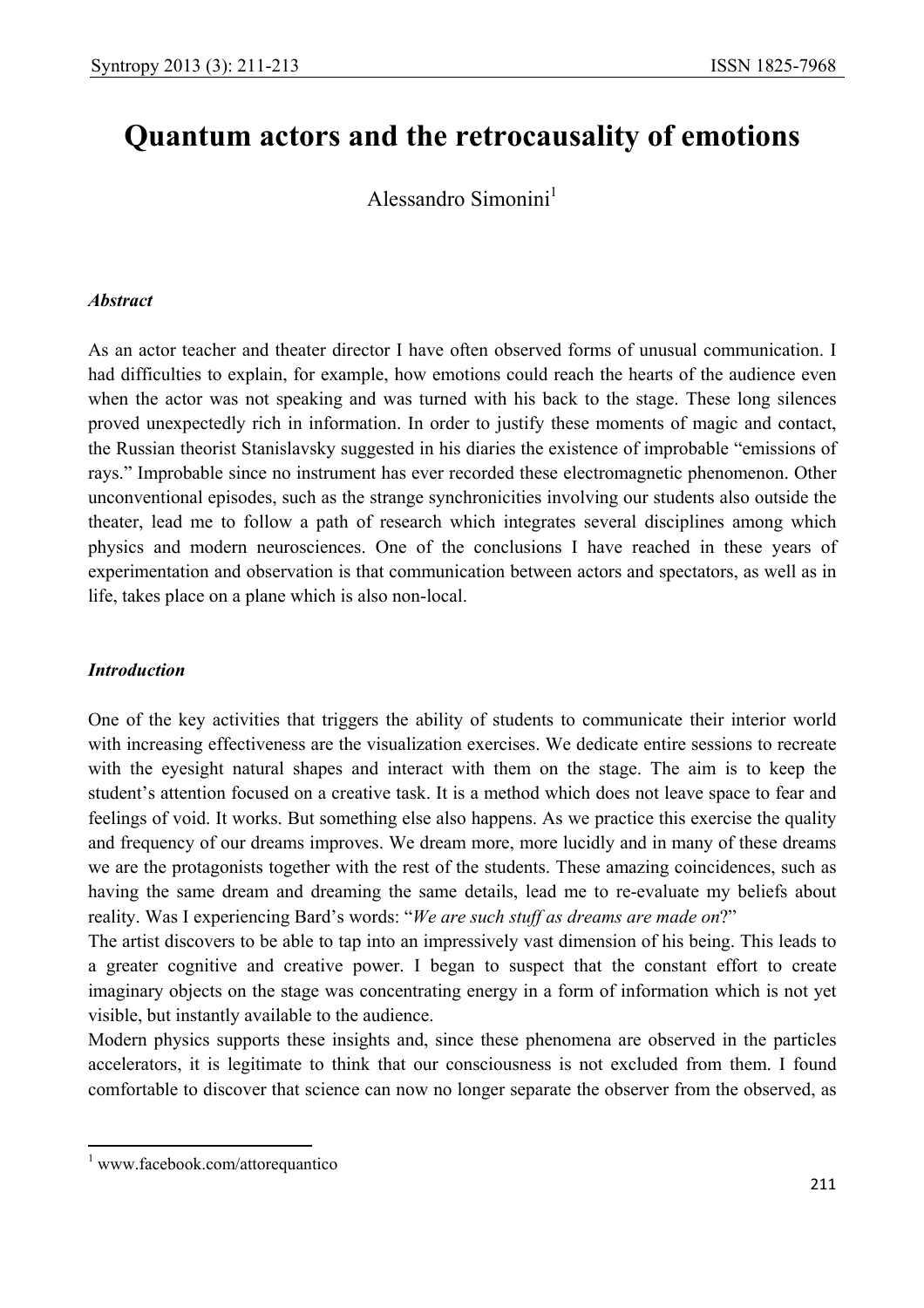it is similarly impossible in my field to separate the actor from the character that he studies and then interprets.

## *Limits of the psychoanalytical approach*

Following a chain reaction of fascinating corroborations of which I seemed to be more a witness than a protagonist, and supported unconsciously by the right hemisphere of my brain, I came to another conclusion, when I began to distance myself from the psychoanalytic method and started seeking solutions in the future of the actor rather than in his past.

It seemed to me that I was riding the wave of an epochal change that I saw reflected in other areas of training and communication, such as problem solving which has been used to analyze companies and individuals in order to highlight their reasons of failures and which has been now replaced by NLP (neuro-linguistic programmer). NLP ignores and deliberately leaves in peace the past of the entrepreneur, developing instead dynamics and interpretations useful in achieving success. This gold milestone is placed slyly, like a powerful magnet, in the near future.

Until a few years before I was convinced that the psychoanalytical approach was the major road which allowed to draw from the library of our emotions. I used to put actors in a psychoanalysis, I invited them to remember tragic events of their childhood and then use the pain associated to them as a subtitles in the interpretation of the character. Three things made me change my mind, leading to see the psychoanalytical approach as a dangerously entropic method:

- 1. Unpleasant side effects: when it came to evoke negative emotions, the actor remained almost always intoxicated with sadness even after the end of the laboratory work.
- 2. The use of the psychoanalytical approach gave rise to an easily verifiable addiction: the same memory, tragic or nice, quickly lost its emotional intensity, reaching entropic equilibrium. A joke makes you laugh the first time, smile the second time and when you hear it the third time you say: "ah, I know it..."
- 3. The actor does not always have enough time in order to differentiate his emotional state by means of psychoanalytical techniques. If the change has to be abrupt, as when we are informed unexpectedly of a tragedy, the time available is often that of a breath.

## *The solution: the art director becomes a NLP coach and applies a form of reverse engineering of emotions.*

I discovered that drawing automatically from our emotional archives, following the simple and immediate steps that I am about to describe, guarantees results identical to those promised by the psychoanalytical approach, but without the side effects which I have just listed. The key is to trust our abdominal brain in order to be ready for action, instantly producing those emotional substances which are necessary in case of attack, defense or escape, in addition to those endorphins also responsible for our good mood.